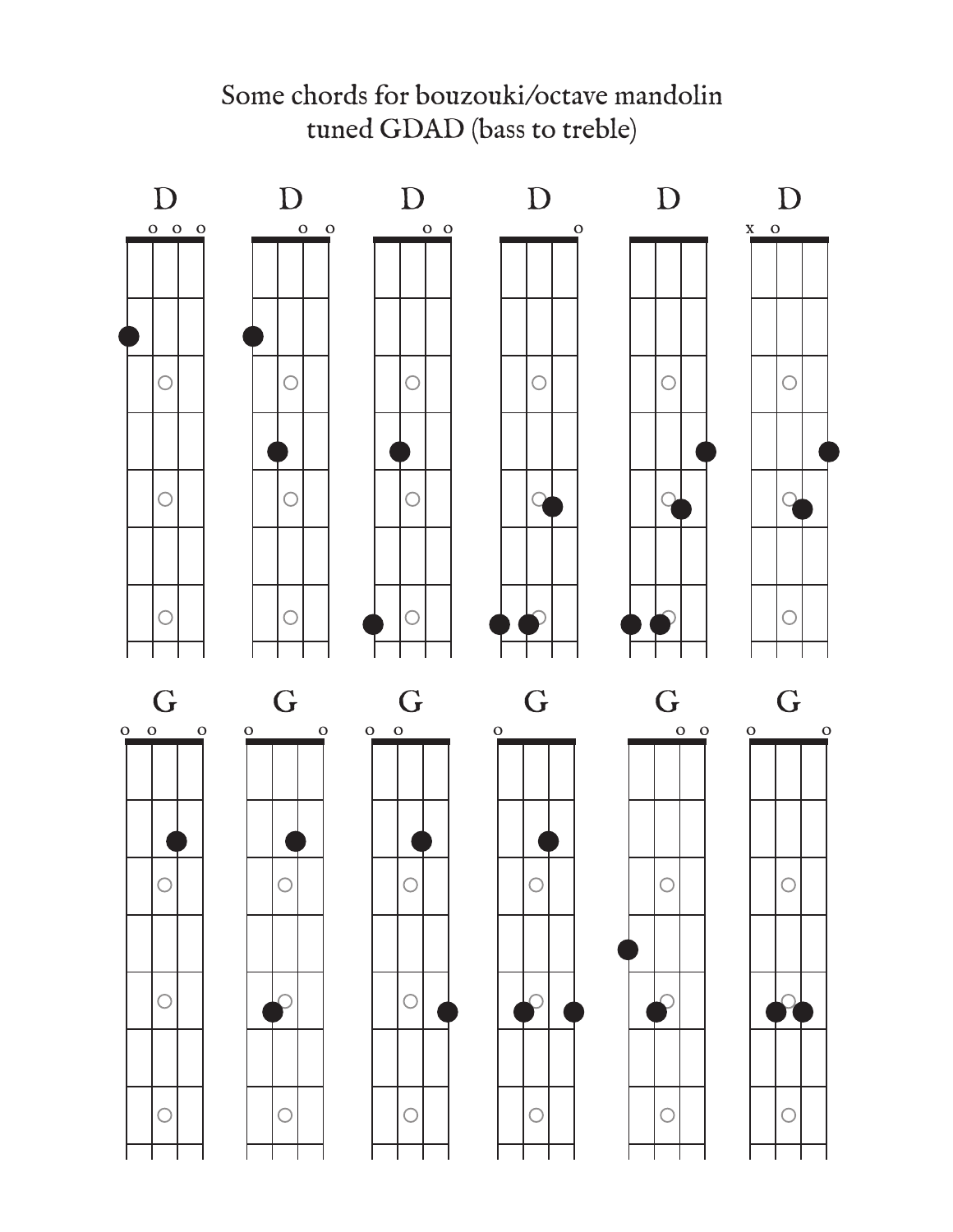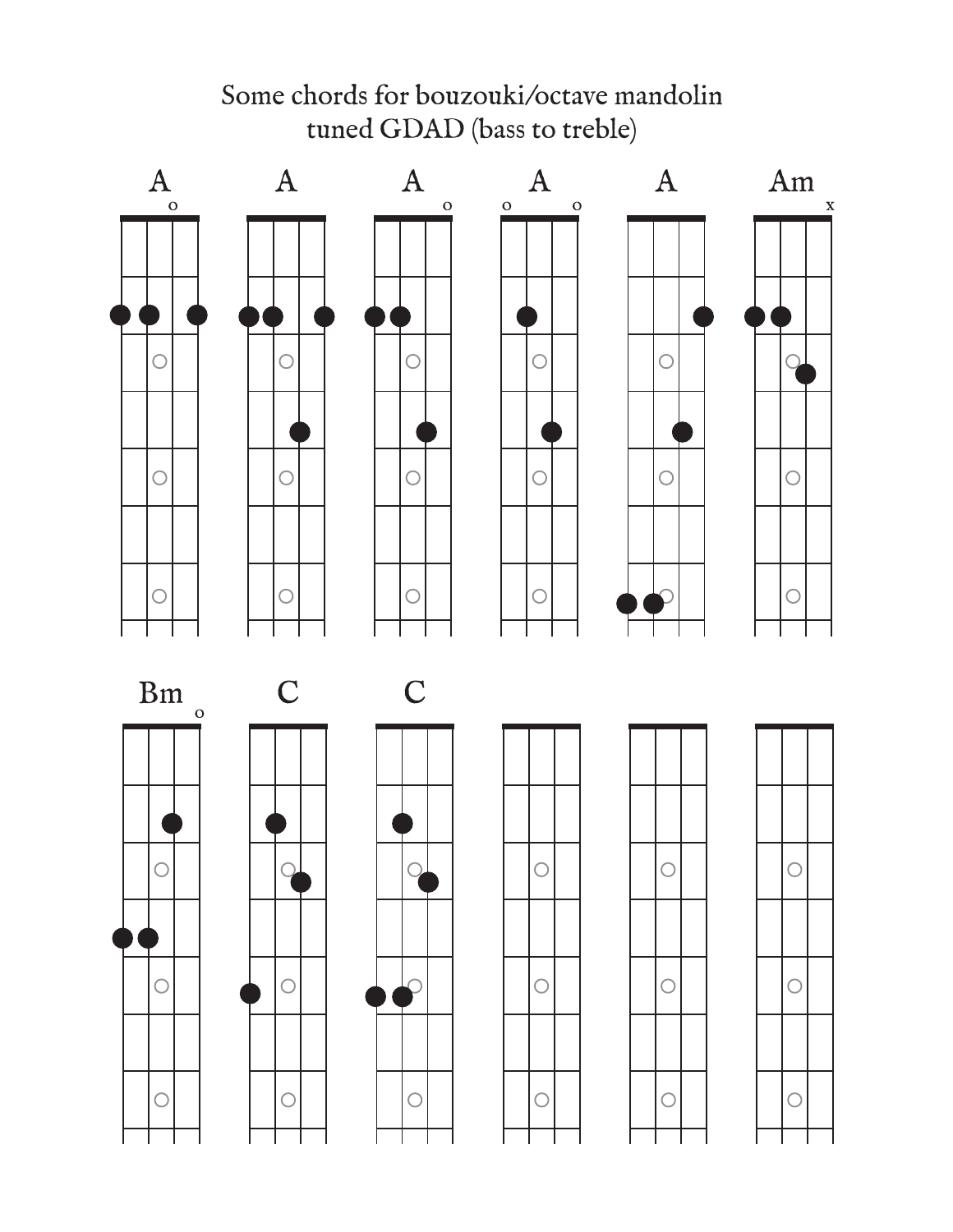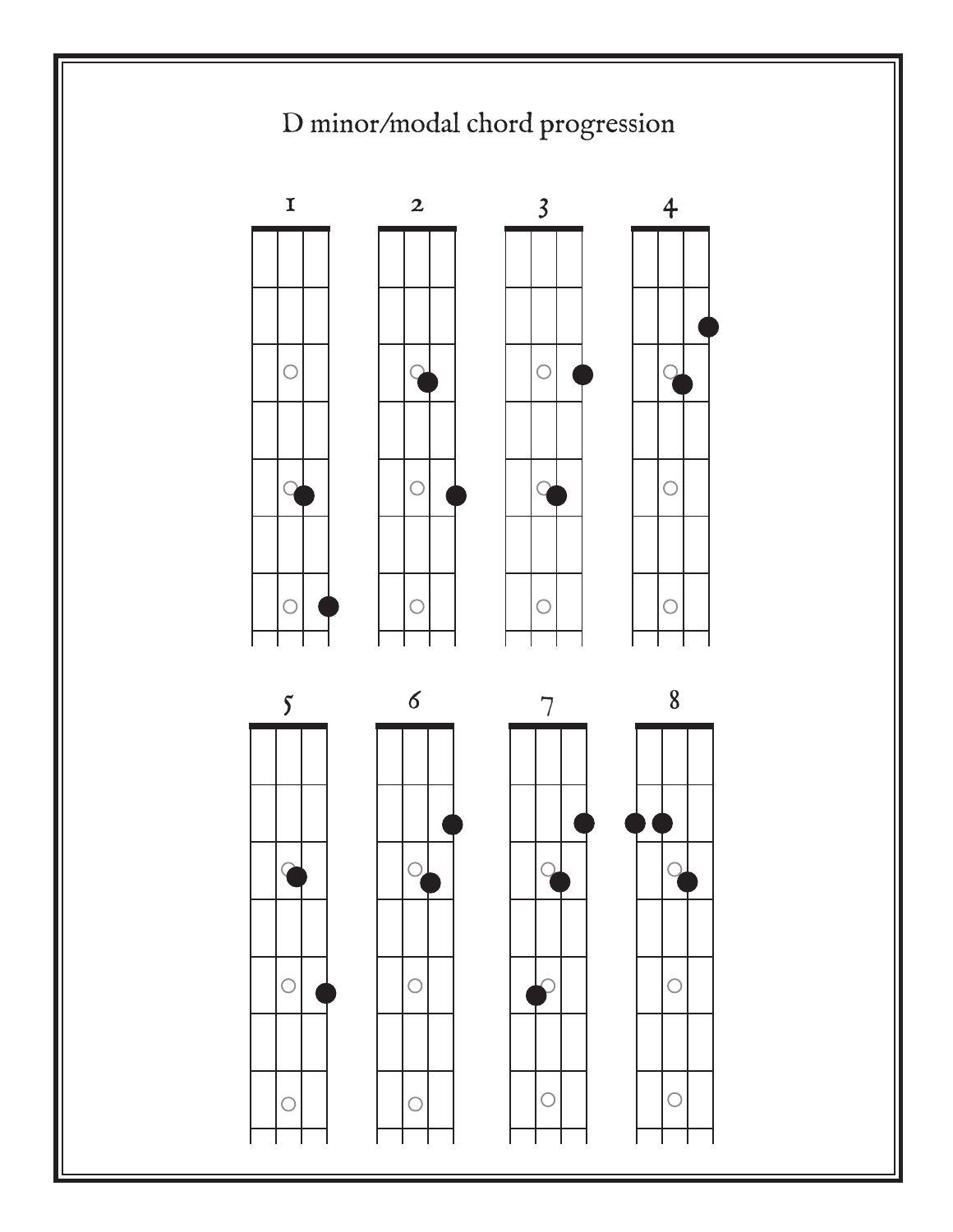## Scales

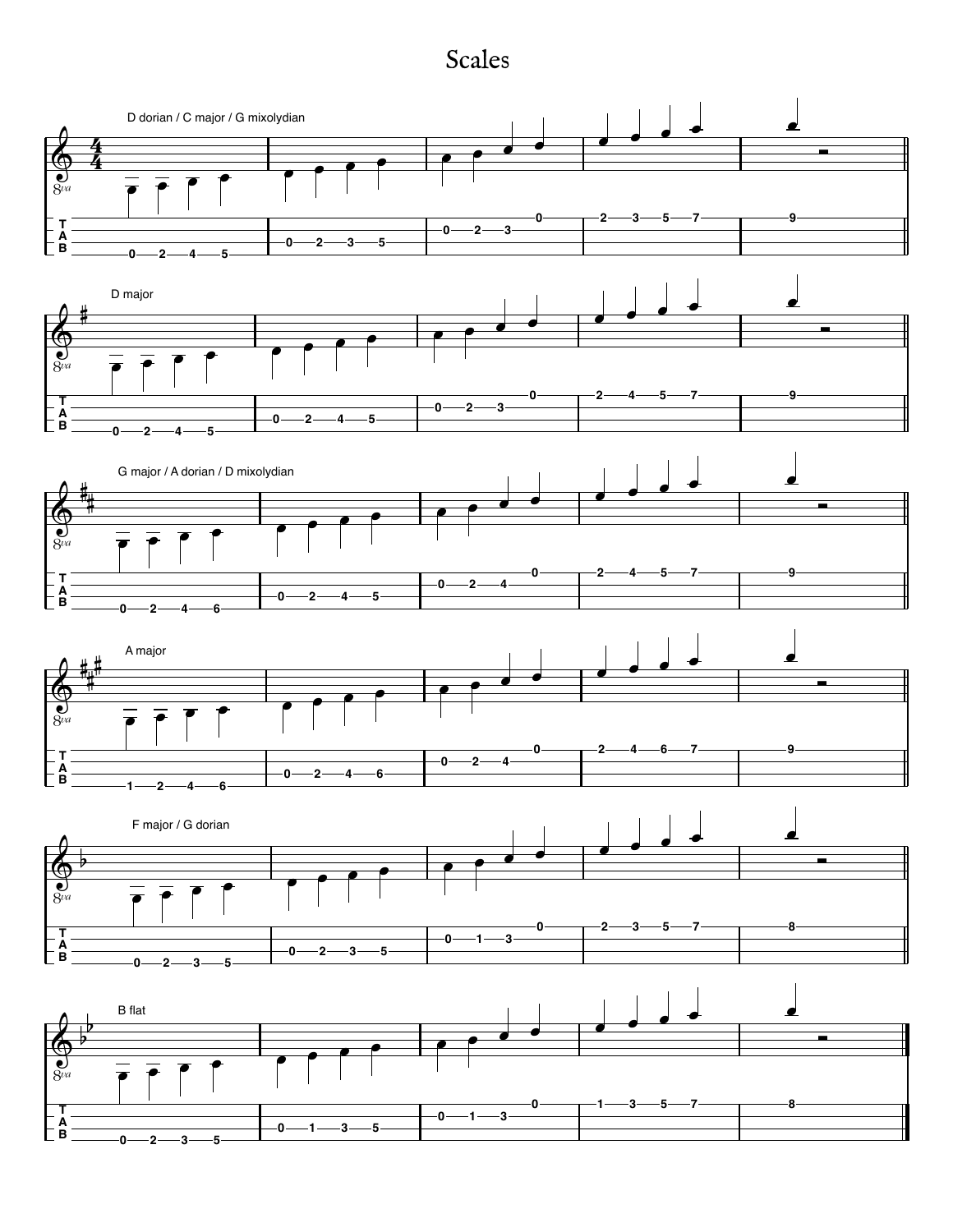## GDAd Scales & Chords

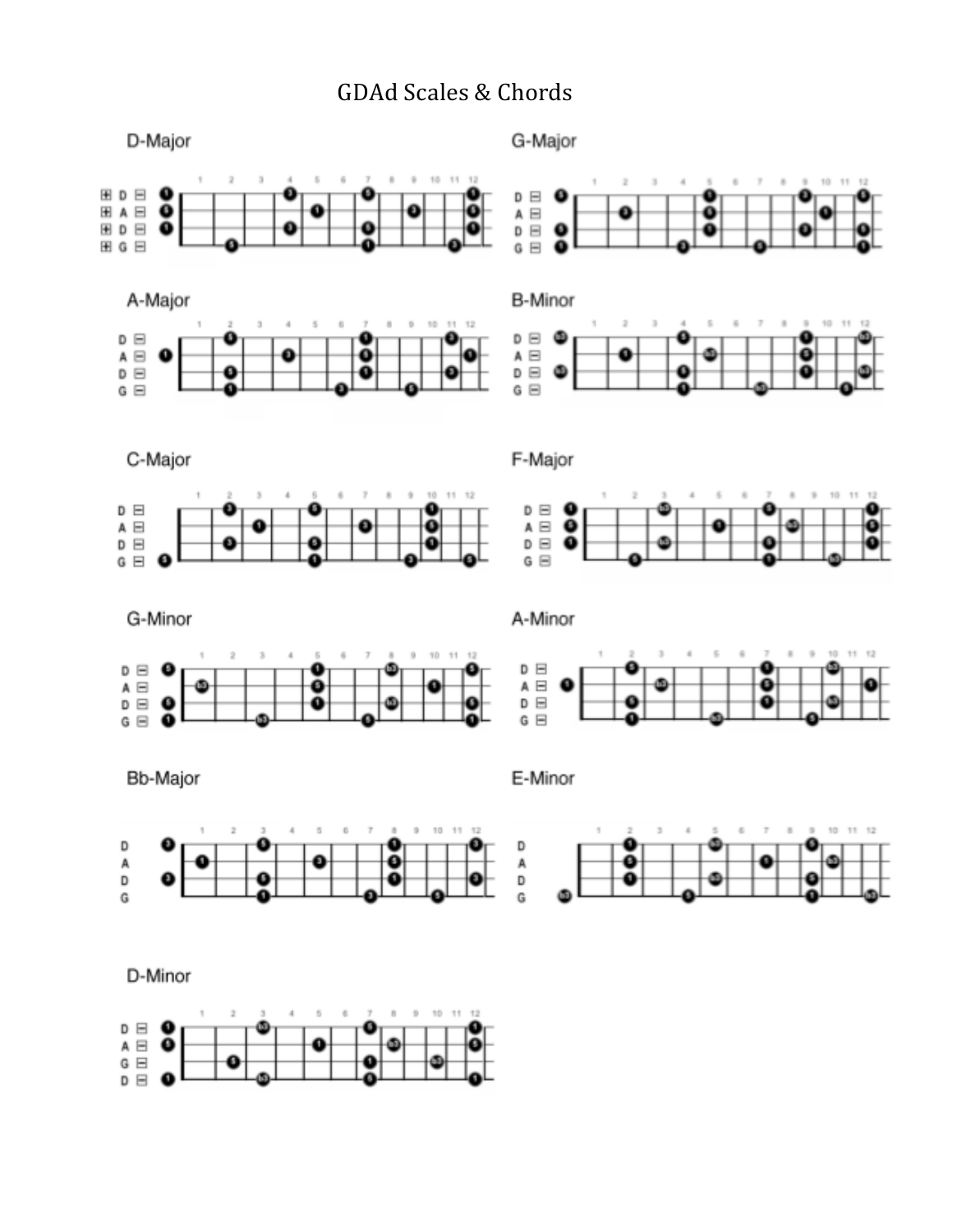## GDAD Bouzouki Chord Patterns

Michael Eskin - michael@tradlessons.com http://www.tradlessons.com

 $\begin{align} \begin{align*}\n\text{(1)} &= \text{D} \\
\text{(2)} &= \text{A}\n\end{align*}$  $\circled{1} = D$ <br> $\circled{2} = A$  $\circled{3} = D$ <br> $\circled{4} = G$  $\circled{3} = D$ <br> $\circled{4} = G$ 

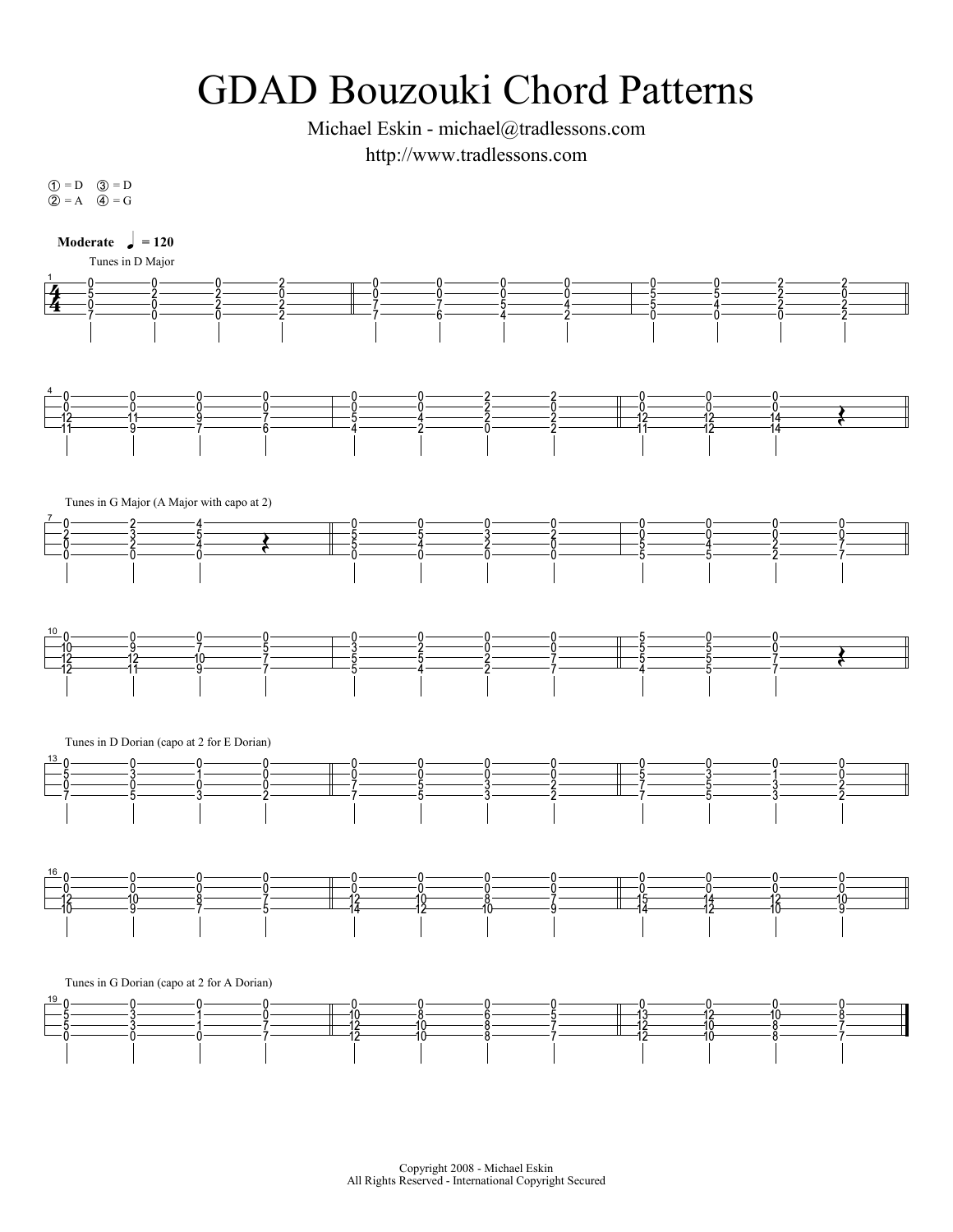## THE IRISH BOUZOUKI CHORD CHART

For instruments tuned G,DAd Version 2.5, by Han Speek - Mar 26, 2000

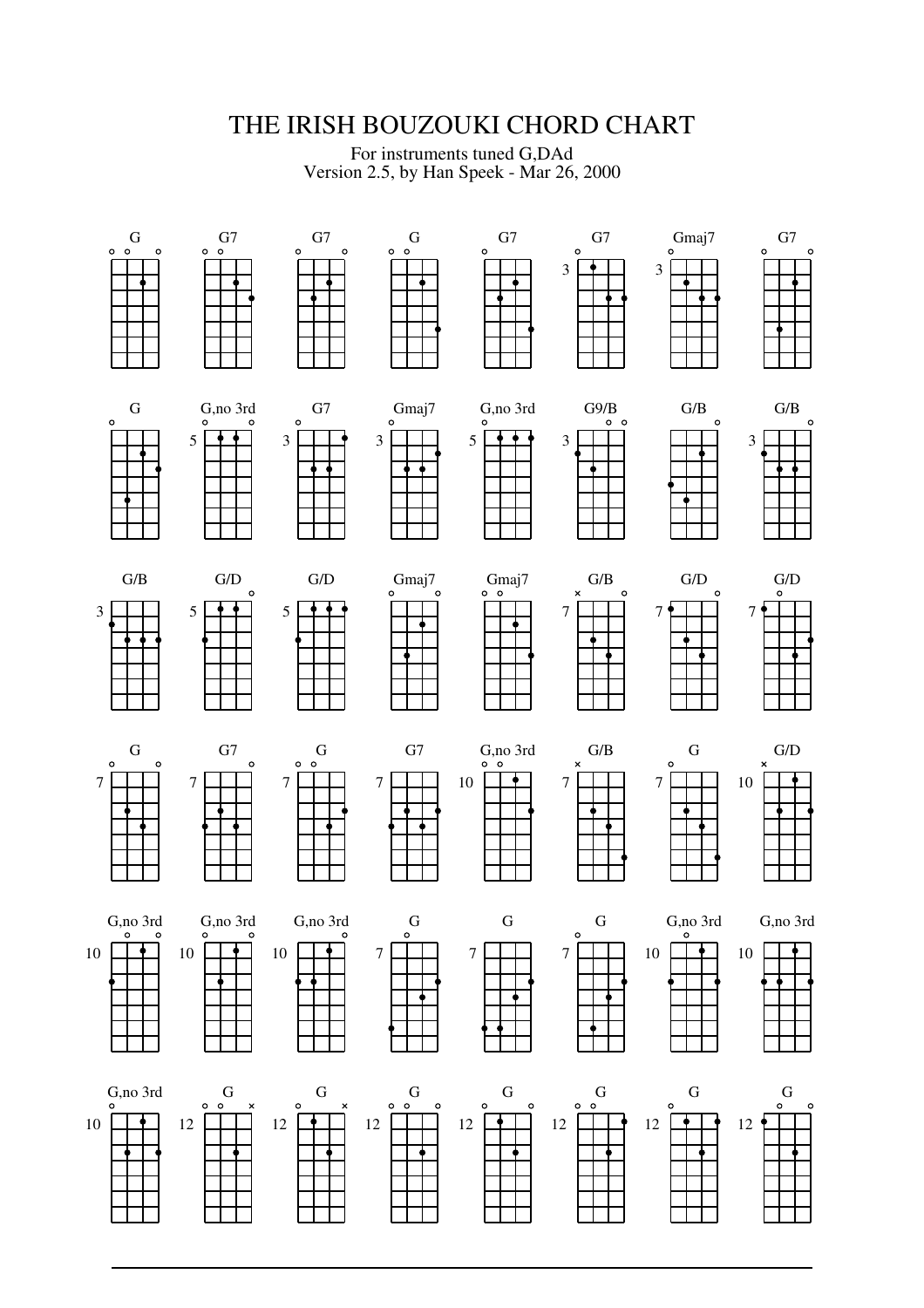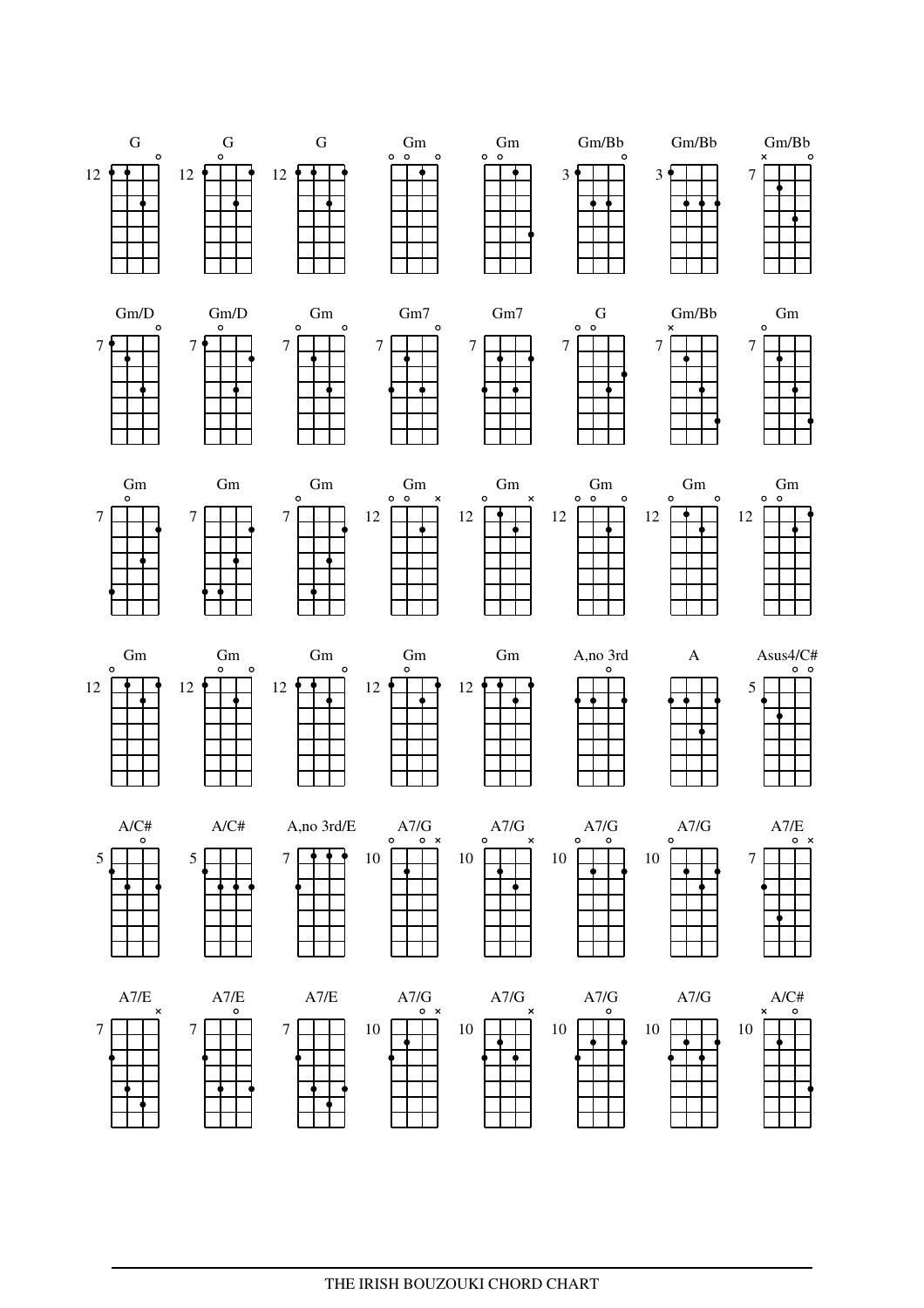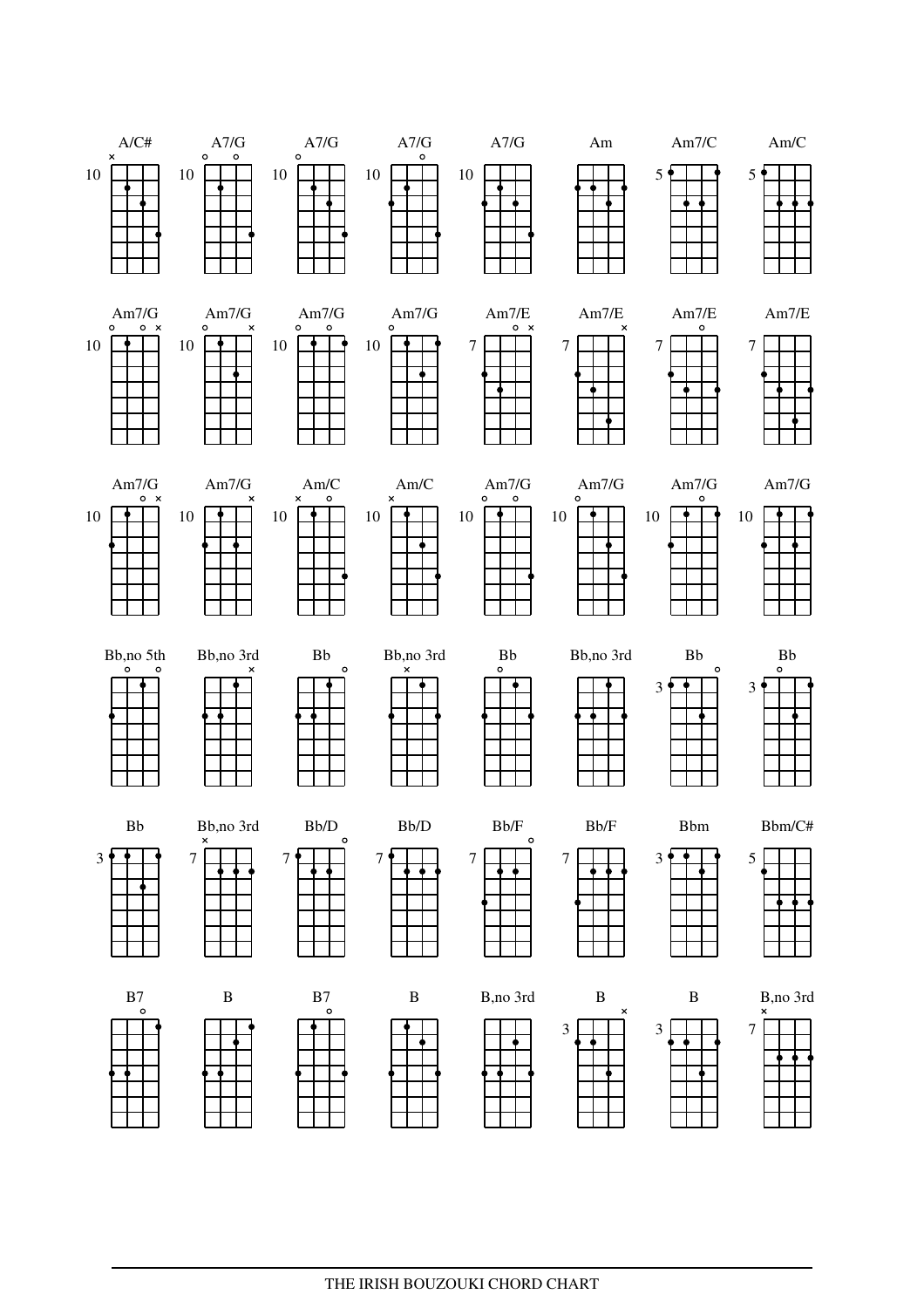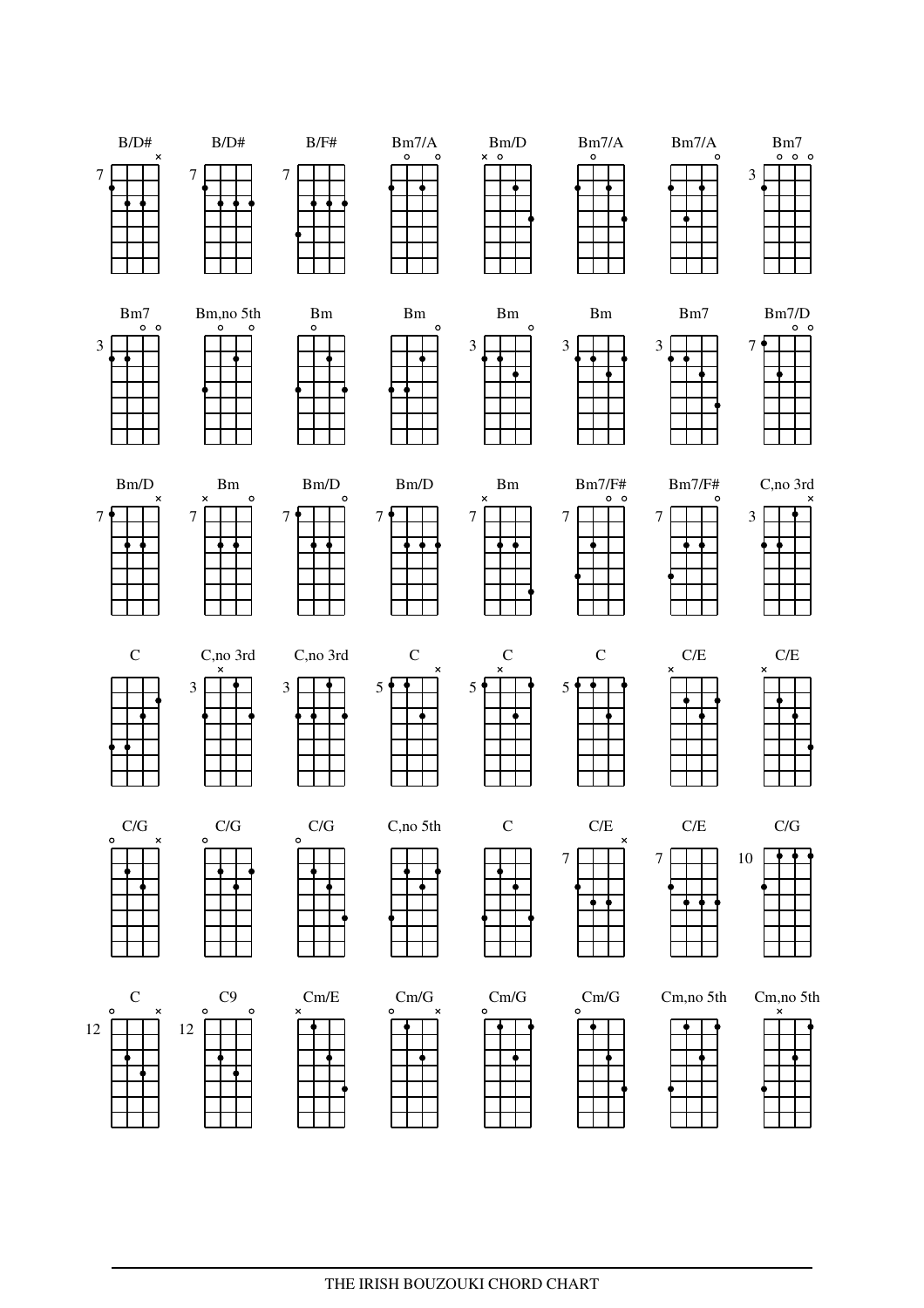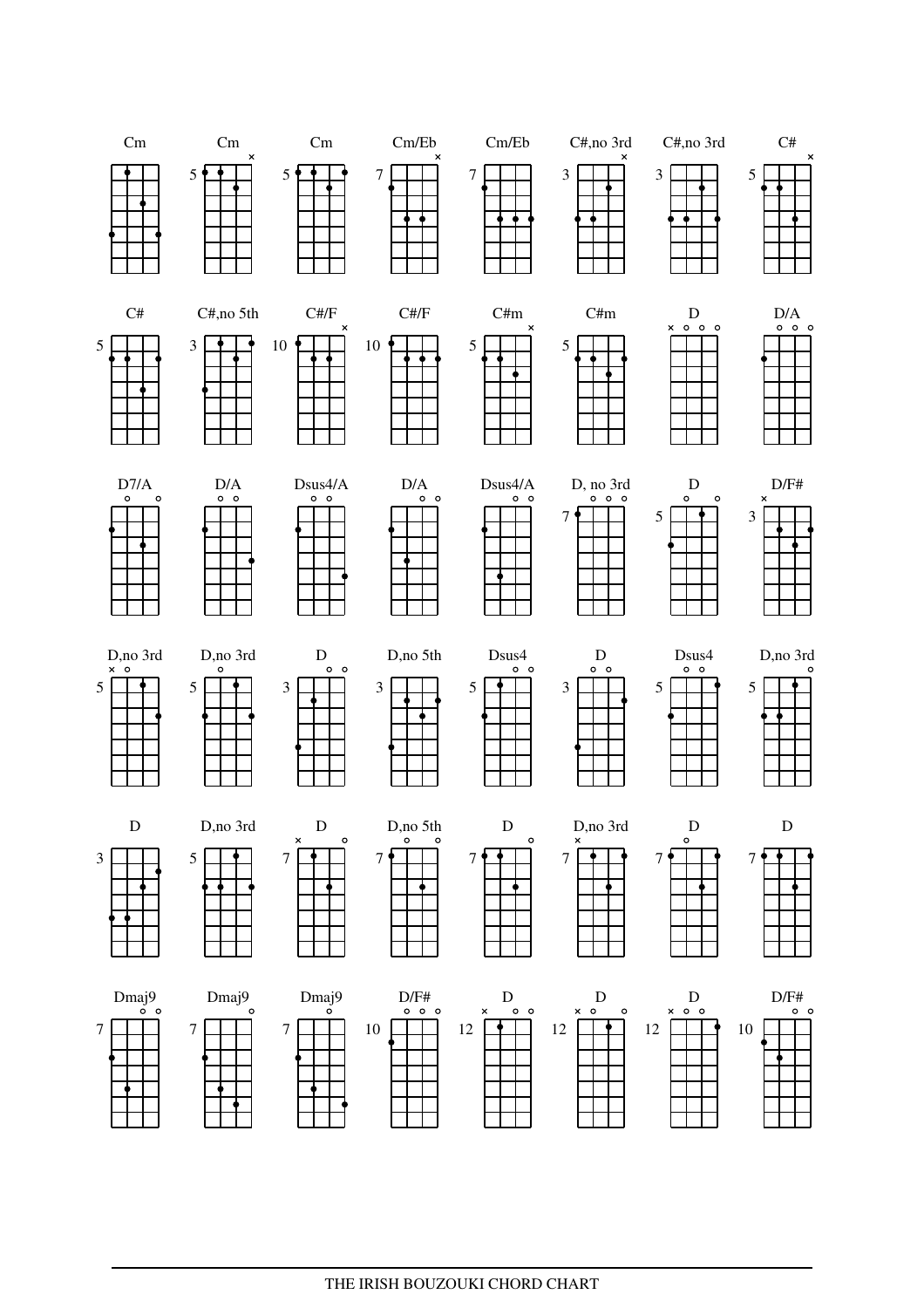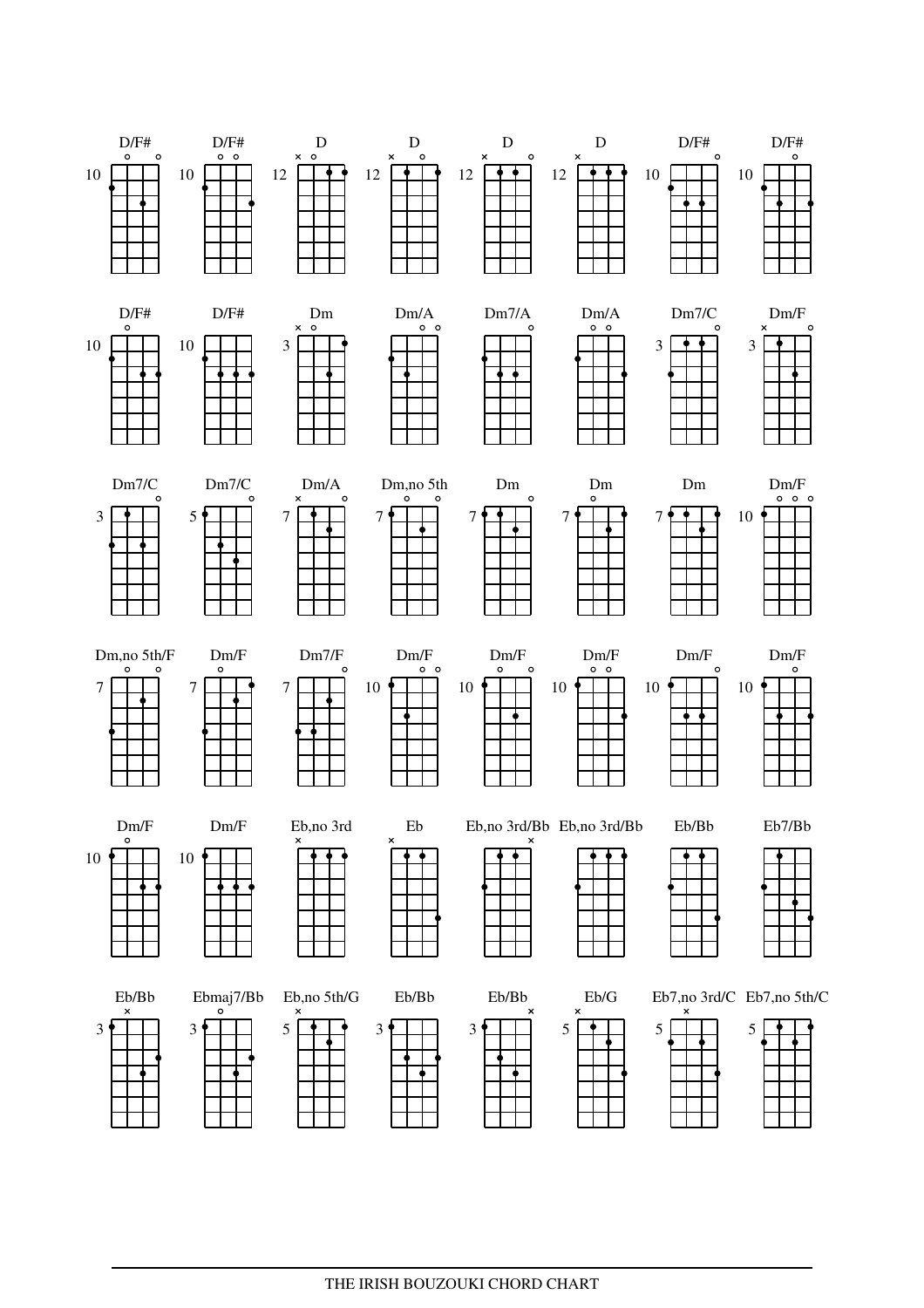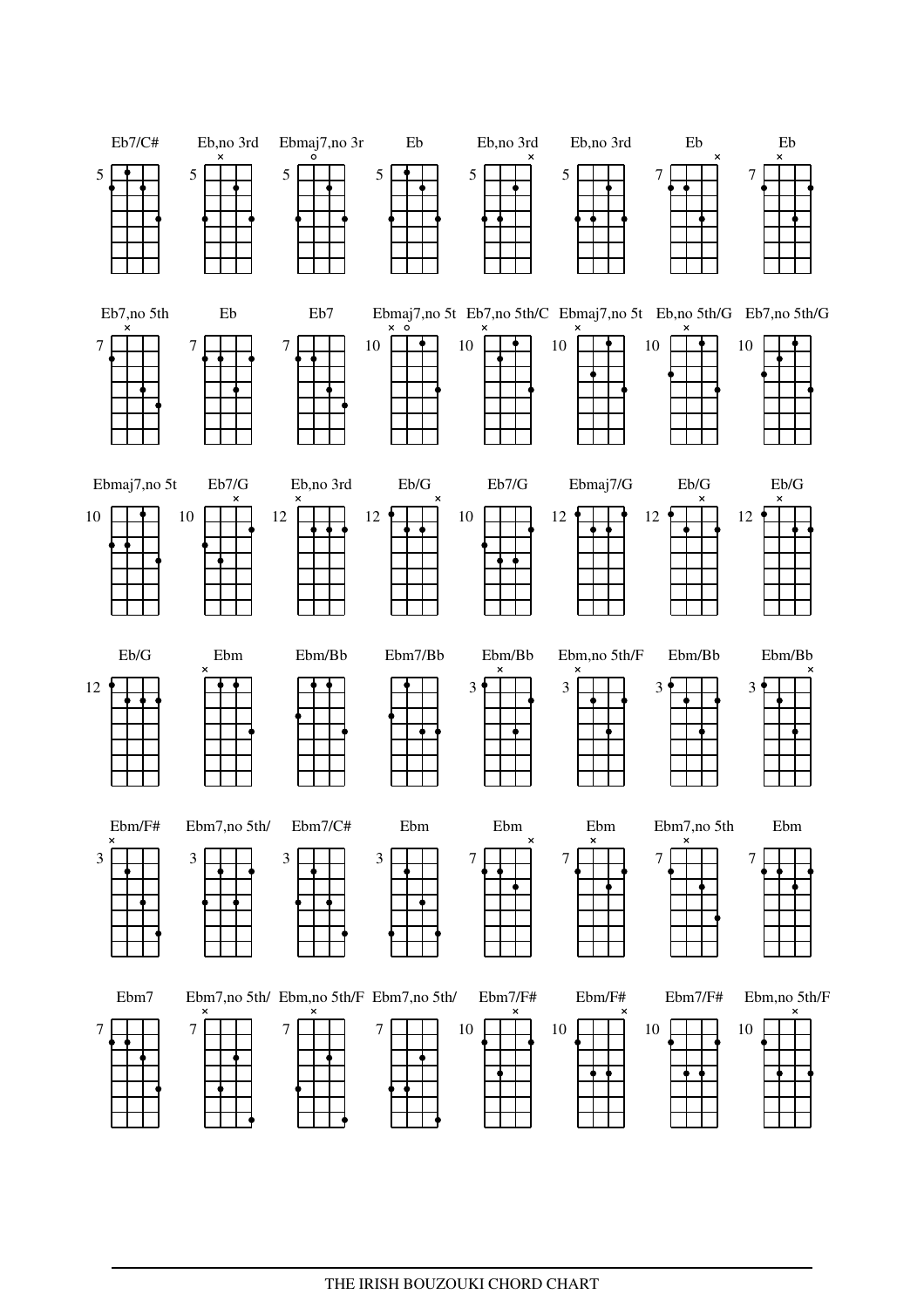